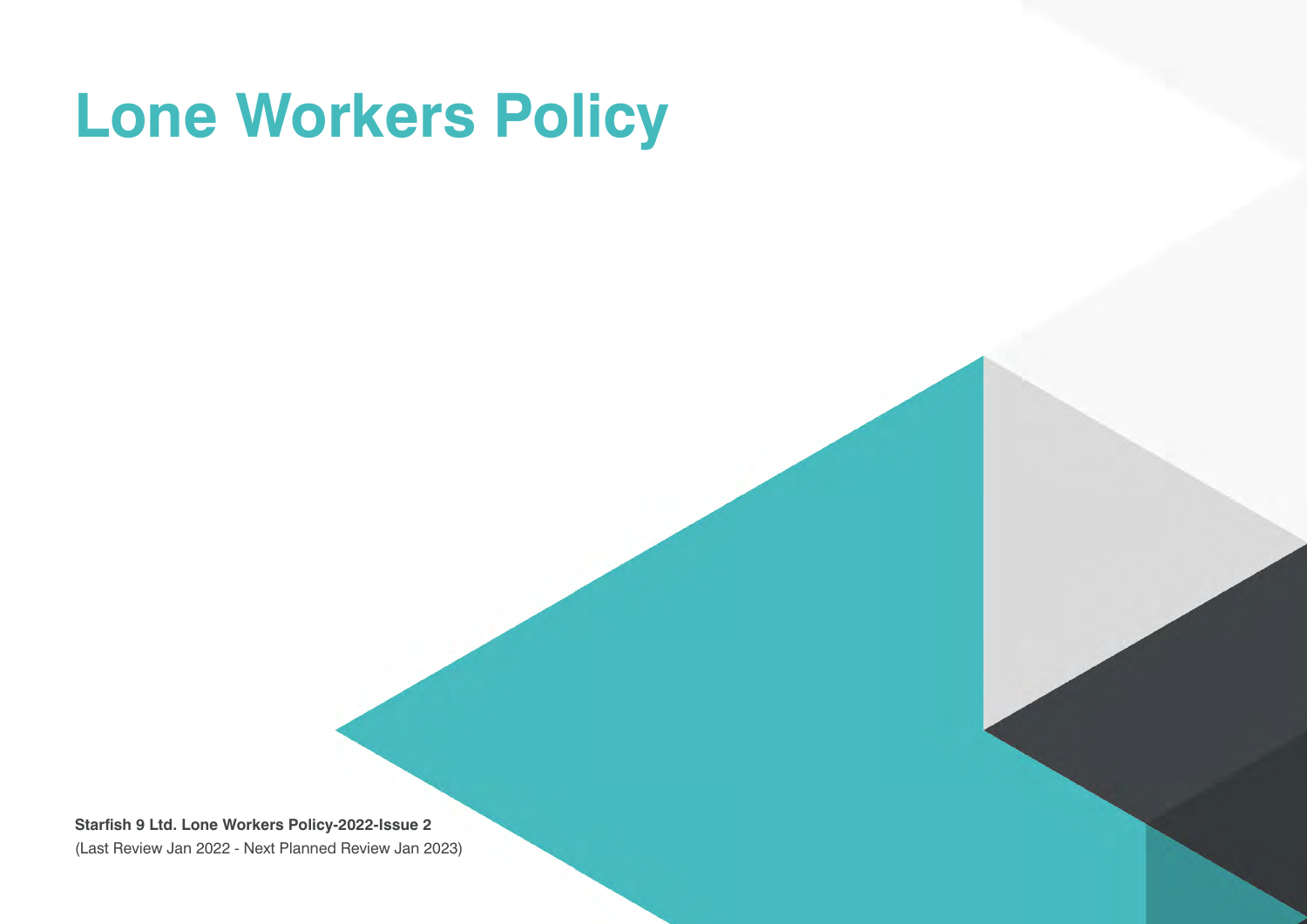## **Lone Workers Policy**

#### **What this policy covers**

It is STARFISH 9 LTD's Policy that no contract work shall be carried out on roofs by a person working alone.

By necessity, most roof/building surveys are carried out whilst working alone, and in these circumstances, it is important that the individual advises their Line Manager and a client representative where he/she is working, approximately how long he/she will be and that he/she reports off when finished.

#### **Roof Surveys and Inspections**

When carrying out a survey on your own, the following procedures are to be adhered to:

- Liaise with site personnel before going out on onto roof (ensure mobile telephone is with you)
- Carry out thorough Risk Assessment prior to going onto roof
- Ensure you have client/reception contact number in an emergency.
- If in doubt over safety stop until safe procedures agreed.
- Sign off with client on completion of survey i.e., advise you to have completed and are now leaving the premises.

### **Lone Workers Out Of Hours**

- Working alone outside normal business hours has some possible added risks, even if the person is working at a desk doing normal office type work
- Most fires occur outside normal business hours.
- Accidents such as tripping, slipping, or falling could render a person unconscious or incapable of calling for help.
- Attacks on employees for whatever reasons, e.g., vandals, burglars etc., whether they are entering, leaving, or working in the premises.
- These are just a few examples of how the lone worker in premises out with normal working hours could be at risk.